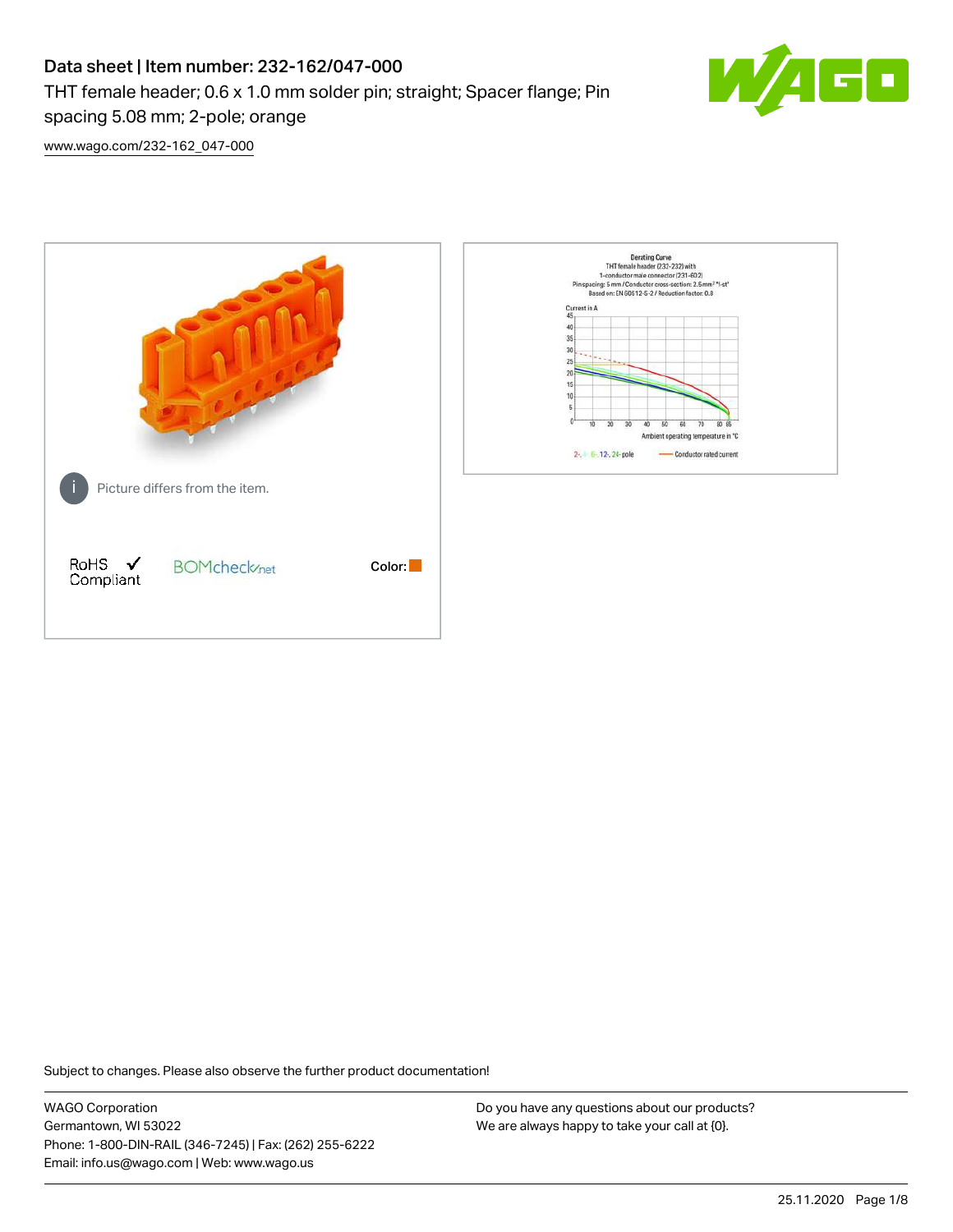



### Item description

- $\blacksquare$ Horizontal or vertical PCB mounting via straight or angled solder pins
- П For board-to-board and board-to-wire connections
- $\blacksquare$ Touch-proof PCB outputs
- $\blacksquare$ Easy-to-identify PCB inputs and outputs
- $\blacksquare$ With coding fingers

#### Safety information 1:

The MCS - MULTI CONNECTION SYSTEM includes connectors without breaking capacity in accordance with DIN EN 61984. When used as intended, these connectors must not be connected/disconnected when live or under load. The circuit design should ensure header pins, which can be touched, are not live when unmated.

# Data Electrical data

Subject to changes. Please also observe the further product documentation!

WAGO Corporation Germantown, WI 53022 Phone: 1-800-DIN-RAIL (346-7245) | Fax: (262) 255-6222 Email: info.us@wago.com | Web: www.wago.us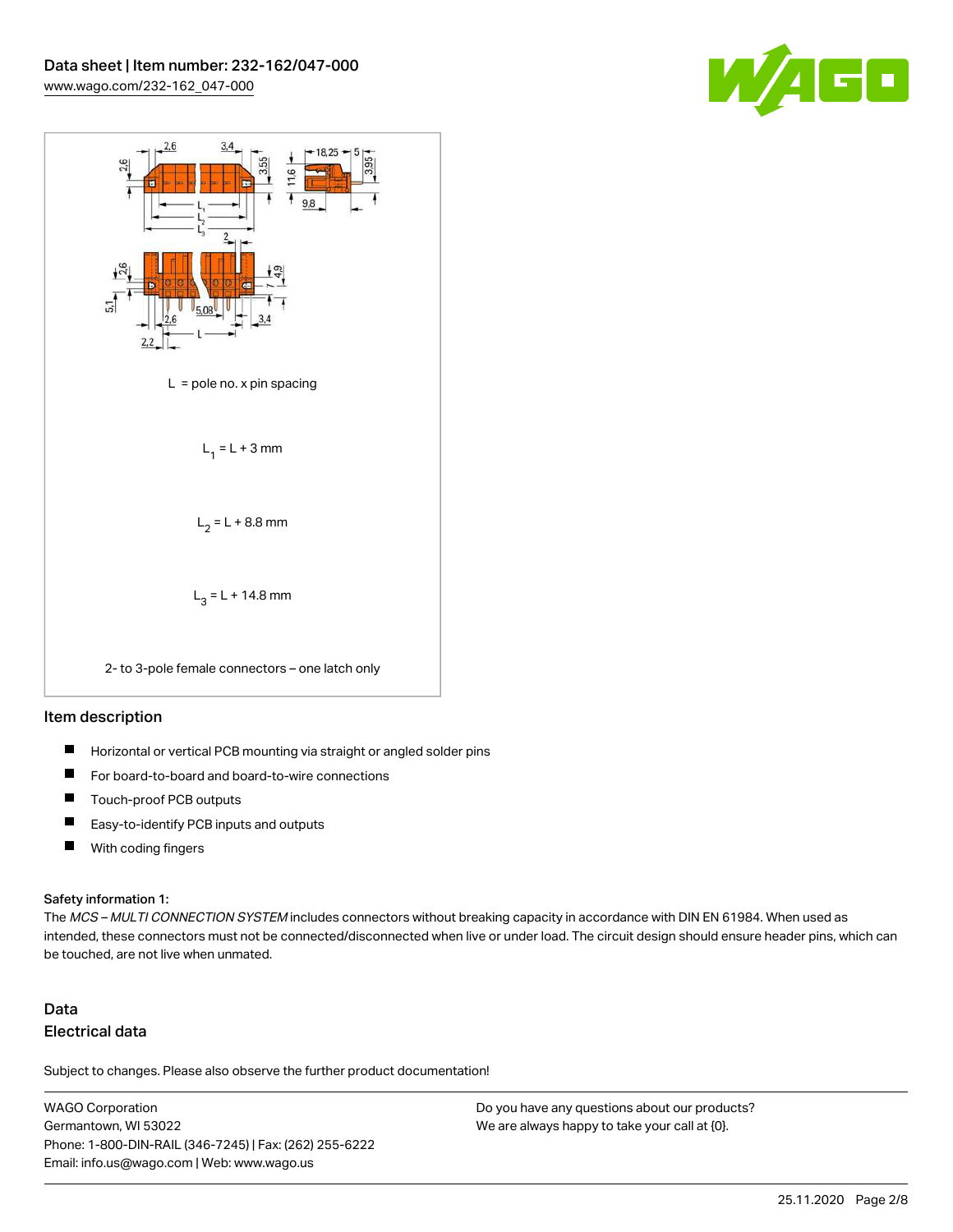

# Ratings per IEC/EN 60664-1

| Ratings per                 | IEC/EN 60664-1                                                        |
|-----------------------------|-----------------------------------------------------------------------|
| Rated voltage (III / 3)     | 320 V                                                                 |
| Rated surge voltage (III/3) | 4 <sub>k</sub> V                                                      |
| Rated voltage (III/2)       | 320 V                                                                 |
| Rated surge voltage (III/2) | 4 <sub>k</sub> V                                                      |
| Nominal voltage (II/2)      | 630 V                                                                 |
| Rated surge voltage (II/2)  | 4 <sub>k</sub> V                                                      |
| Rated current               | 12A                                                                   |
| Legend (ratings)            | $(III / 2)$ $\triangle$ Overvoltage category III / Pollution degree 2 |

# Ratings per UL 1059

| Approvals per                  | UL 1059 |
|--------------------------------|---------|
| Rated voltage UL (Use Group B) | 300 V   |
| Rated current UL (Use Group B) | 15 A    |
| Rated voltage UL (Use Group D) | 300 V   |
| Rated current UL (Use Group D) | 10 A    |

# Ratings per UL 1977

| Rated voltage UL 1977 | 600 <sup>V</sup><br>. |
|-----------------------|-----------------------|
| Rated current UL 1977 |                       |

# Ratings per CSA

| Approvals per                   | CSA   |
|---------------------------------|-------|
| Rated voltage CSA (Use Group B) | 300 V |
| Rated current CSA (Use Group B) | 15 A  |
| Rated voltage CSA (Use Group D) | 300 V |
| Rated current CSA (Use Group D) | 10 A  |

# Connection data

| Pole No.                          |  |
|-----------------------------------|--|
| Total number of connection points |  |
| Total number of potentials        |  |
| Number of connection types        |  |
| Number of levels                  |  |

Subject to changes. Please also observe the further product documentation!

| <b>WAGO Corporation</b>                                | Do you have any questions about our products? |
|--------------------------------------------------------|-----------------------------------------------|
| Germantown, WI 53022                                   | We are always happy to take your call at {0}. |
| Phone: 1-800-DIN-RAIL (346-7245)   Fax: (262) 255-6222 |                                               |
| Email: info.us@wago.com   Web: www.wago.us             |                                               |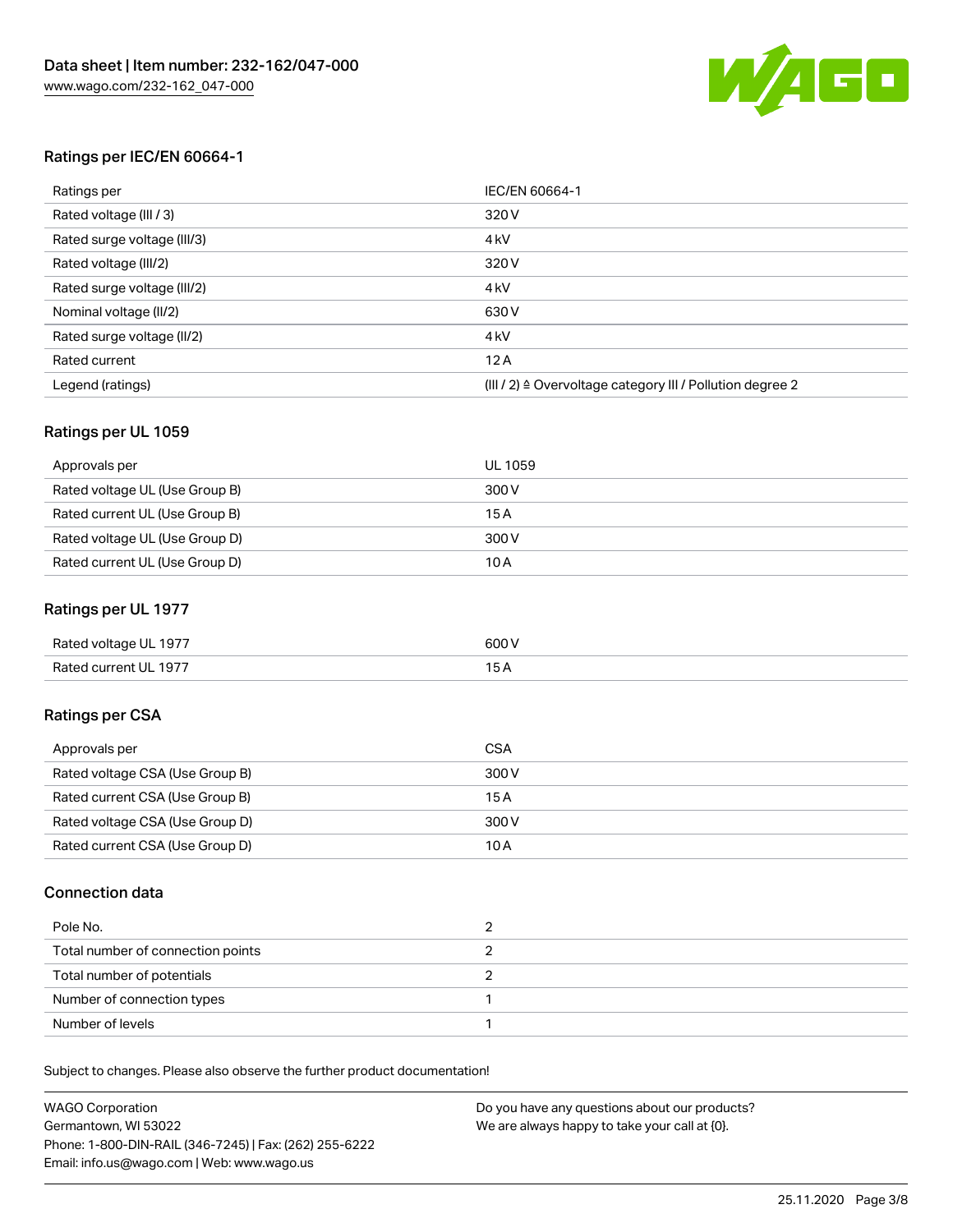

# Physical data

| Pin spacing                          | 5.08 mm / 0.2 inch    |
|--------------------------------------|-----------------------|
| Width                                | 24.96 mm / 0.983 inch |
| Height                               | 23.25 mm / 0.915 inch |
| Height from the surface              | 18.25 mm / 0.719 inch |
| Depth                                | 11.6 mm / 0.457 inch  |
| Solder pin length                    | $5 \,\mathrm{mm}$     |
| Solder pin dimensions                | $0.6 \times 1$ mm     |
| Drilled hole diameter with tolerance | $1.3$ $(+0.1)$ mm     |

# Mechanical data

| Mounting type | Mounting flange             |
|---------------|-----------------------------|
| Mounting type | Flush feed-through mounting |
|               | Panel mounting              |

# Plug-in connection

| Contact type (pluggable connector) | Female connector/socket |
|------------------------------------|-------------------------|
| Connector (connection type)        | for PCB                 |
| Mismating protection               | No                      |
| Mating direction to the PCB        | 90°                     |

# PCB contact

| PCB contact                         | THT                                        |
|-------------------------------------|--------------------------------------------|
| Solder pin arrangement              | over the entire female connector (in-line) |
| Number of solder pins per potential |                                            |

# Material Data

| Color                       | orange           |
|-----------------------------|------------------|
| Material group              |                  |
| Insulation material         | Polyamide (PA66) |
| Flammability class per UL94 | V0               |
| Contact material            | Copper alloy     |
| Contact plating             | tin-plated       |
| Fire load                   | 0.059 MJ         |
| Weight                      | 2.7 <sub>g</sub> |

Subject to changes. Please also observe the further product documentation!

| <b>WAGO Corporation</b>                                | Do you have any questions about our products? |
|--------------------------------------------------------|-----------------------------------------------|
| Germantown, WI 53022                                   | We are always happy to take your call at {0}. |
| Phone: 1-800-DIN-RAIL (346-7245)   Fax: (262) 255-6222 |                                               |
| Email: info.us@wago.com   Web: www.wago.us             |                                               |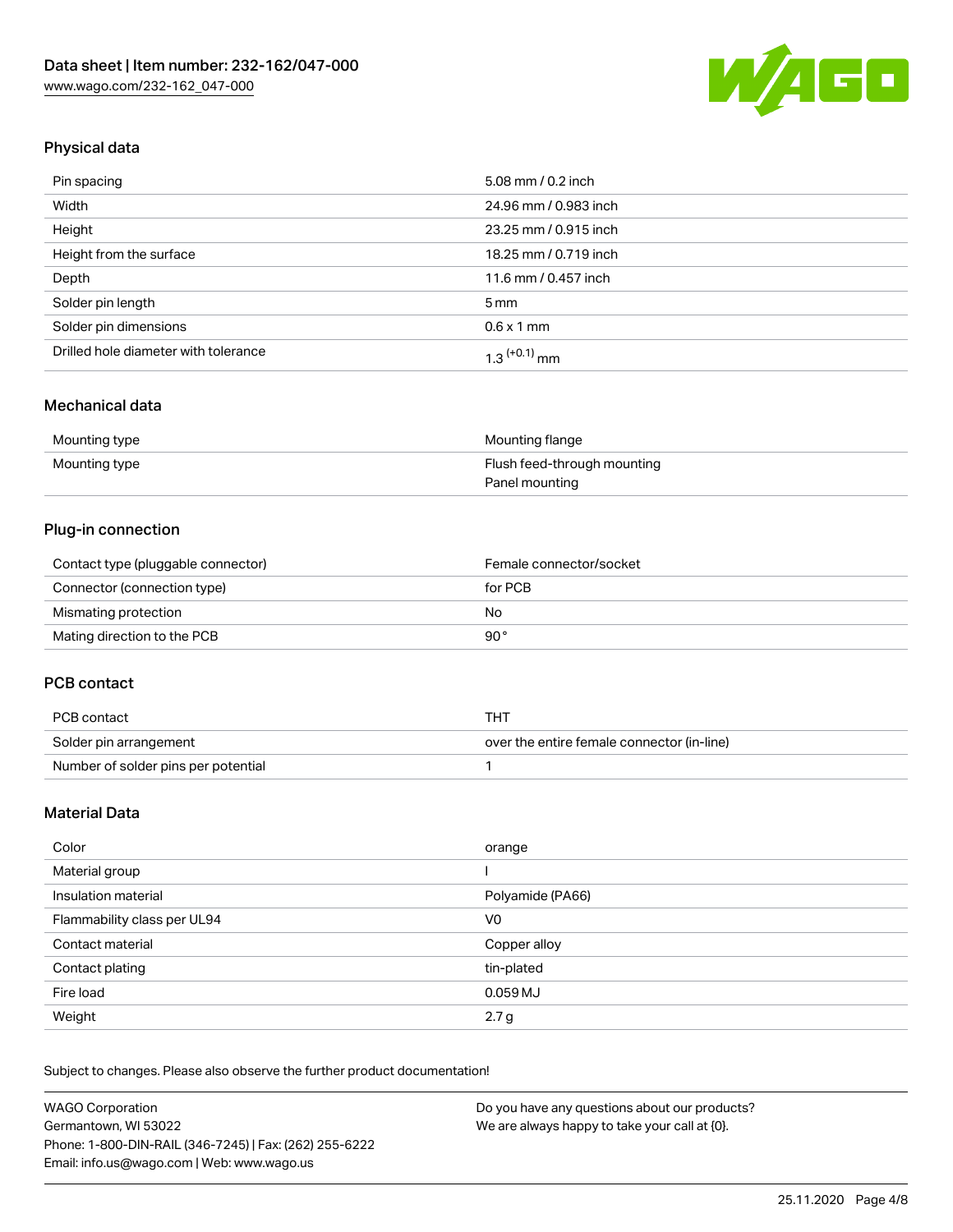

# Environmental Requirements

| Limit temperature range | $-60+85 °C$ |
|-------------------------|-------------|
|-------------------------|-------------|

### Commercial data

| 3 (Multi Conn. System)<br>Product Group |               |
|-----------------------------------------|---------------|
| <b>BOX</b><br>Packaging type            |               |
| Country of origin                       | DE            |
| <b>GTIN</b>                             | 4044918623759 |
| Customs tariff number                   | 85366990990   |

### Approvals / Certificates

### Ship Approvals

| Logo                                                   | Approval                                                | <b>Additional Approval Text</b> | Certificate<br>name                 |
|--------------------------------------------------------|---------------------------------------------------------|---------------------------------|-------------------------------------|
| ABS                                                    | <b>ABS</b><br>American Bureau of Shipping               | -                               | $19 -$<br>HG15869876-<br><b>PDA</b> |
| 蘷<br><b>BUREAU</b><br>VERITAS                          | <b>BV</b><br>Bureau Veritas S.A.                        | <b>IEC 60998</b>                | 11915/D0 BV                         |
| aOVED <sub>A</sub><br><b>DNV-GL</b><br><b>MARITIME</b> | <b>DNV GL</b><br>Det Norske Veritas, Germanischer Lloyd |                                 | TAE 000016Z                         |

# UL-Approvals

| Logo | Approval                                    | <b>Additional Approval Text</b> | Certificate<br>name |
|------|---------------------------------------------|---------------------------------|---------------------|
| 8    | UL<br>UL International Germany GmbH         | <b>UL 1977</b>                  | E45171              |
| Э.   | <b>UR</b><br>Underwriters Laboratories Inc. | <b>UL 1059</b>                  | E45172<br>sec. 18   |

Subject to changes. Please also observe the further product documentation!

| <b>WAGO Corporation</b>                                | Do you have any questions about our products? |
|--------------------------------------------------------|-----------------------------------------------|
| Germantown, WI 53022                                   | We are always happy to take your call at {0}. |
| Phone: 1-800-DIN-RAIL (346-7245)   Fax: (262) 255-6222 |                                               |
| Email: info.us@wago.com   Web: www.wago.us             |                                               |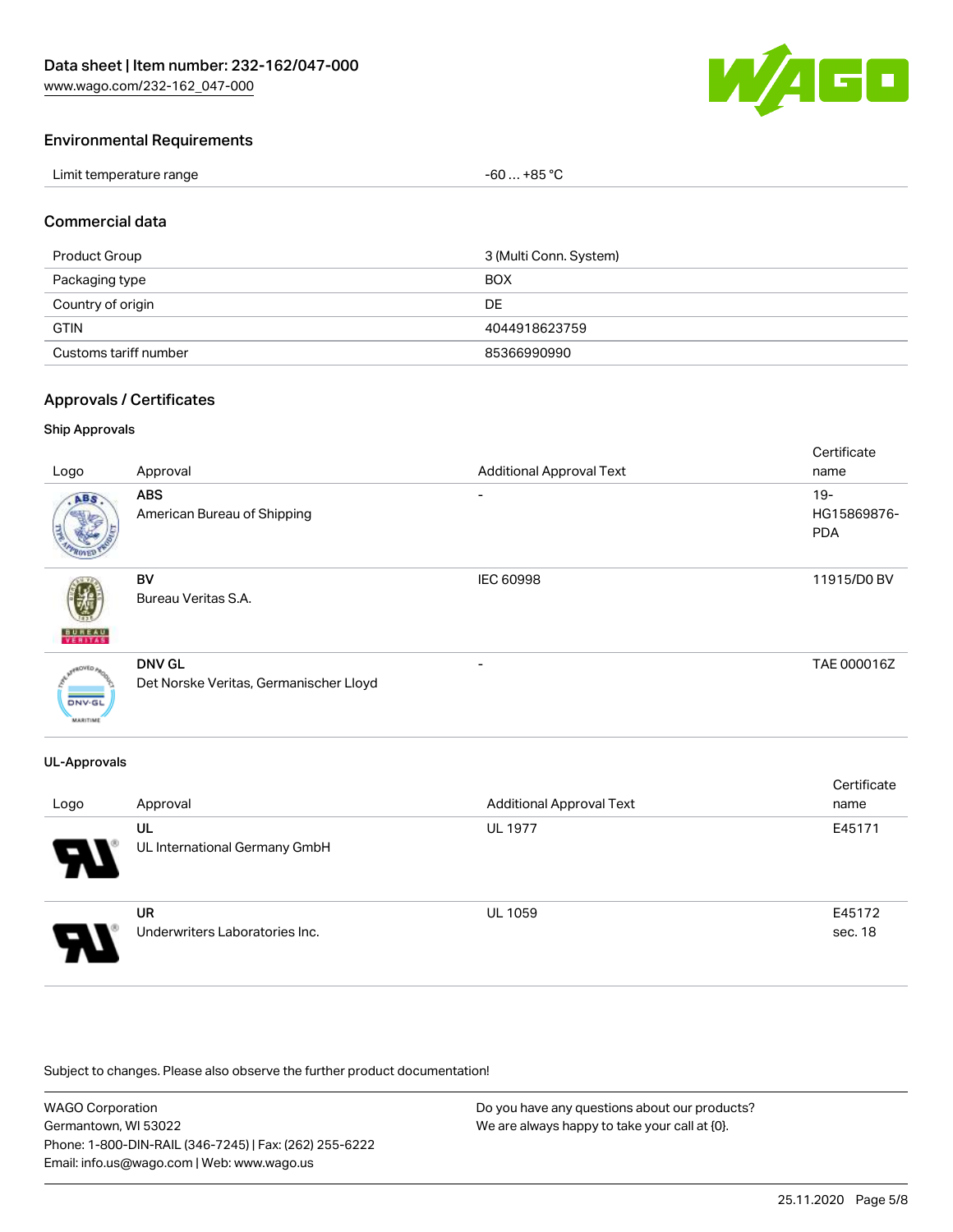# Counterpart



### Item no.231-632

1-conductor male connector; 2.5 mm²; Pin spacing 5.08 mm; 2-pole; 2,50 mm²; orange [www.wago.com/231-632](https://www.wago.com/231-632)

GO

### Compatible products

check

|                                                         | Item no.: 231-661<br>Test plugs for female connectors; for 5 mm and 5.08 mm pin spacing; 2,50 mm <sup>2</sup> ; light gray                                             |             | www.wago.com/231-661 |          |
|---------------------------------------------------------|------------------------------------------------------------------------------------------------------------------------------------------------------------------------|-------------|----------------------|----------|
| <b>Downloads</b><br>Documentation                       |                                                                                                                                                                        |             |                      |          |
|                                                         |                                                                                                                                                                        |             |                      |          |
| <b>Additional Information</b><br>Technical explanations |                                                                                                                                                                        | Apr 3, 2019 | pdf<br>3.6 MB        | Download |
| <b>CAD</b> files                                        |                                                                                                                                                                        |             |                      |          |
| <b>CAD</b> data                                         |                                                                                                                                                                        |             |                      |          |
|                                                         | 2D/3D Models 232-162/047-000                                                                                                                                           |             | URL                  | Download |
| <b>CAE</b> data                                         |                                                                                                                                                                        |             |                      |          |
|                                                         | EPLAN Data Portal 232-162/047-000                                                                                                                                      |             | <b>URL</b>           | Download |
|                                                         | ZUKEN Portal 232-162/047-000                                                                                                                                           |             | URL                  | Download |
| <b>PCB Design</b>                                       |                                                                                                                                                                        |             |                      |          |
|                                                         | Symbol and Footprint 232-162/047-000                                                                                                                                   |             | <b>URL</b>           | Download |
|                                                         | CAx data for your PCB design, consisting of "schematic symbols and PCB footprints",<br>allow easy integration of the WAGO component into your development environment. |             |                      |          |
| Supported formats:                                      |                                                                                                                                                                        |             |                      |          |
| ш                                                       | Accel EDA 14 & 15                                                                                                                                                      |             |                      |          |
| ш                                                       | Altium 6 to current version                                                                                                                                            |             |                      |          |
| a ka                                                    | Cadence Allegro                                                                                                                                                        |             |                      |          |
| ш                                                       | DesignSpark                                                                                                                                                            |             |                      |          |
| Ш                                                       | Eagle Libraries                                                                                                                                                        |             |                      |          |
|                                                         | Subject to changes. Please also observe the further product documentation!                                                                                             |             |                      |          |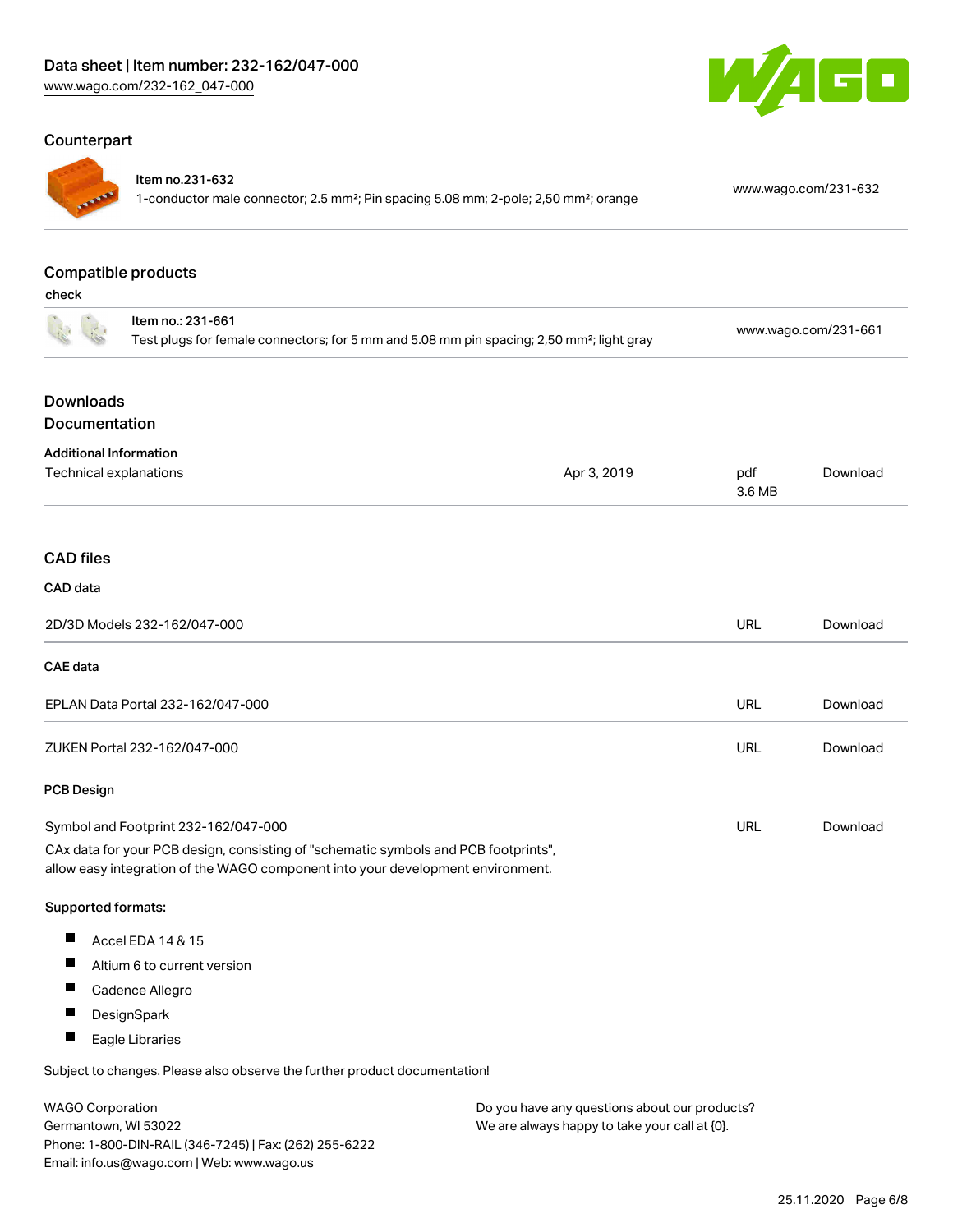

- $\blacksquare$ KiCad
- П Mentor Graphics BoardStation
- $\blacksquare$ Mentor Graphics Design Architect
- $\blacksquare$ Mentor Graphics Design Expedition 99 and 2000
- $\blacksquare$ OrCAD 9.X PCB and Capture
- $\blacksquare$ PADS PowerPCB 3, 3.5, 4.X, and 5.X
- $\blacksquare$ PADS PowerPCB and PowerLogic 3.0
- $\blacksquare$ PCAD 2000, 2001, 2002, 2004, and 2006
- П Pulsonix 8.5 or newer
- $\blacksquare$ STL
- $\blacksquare$ 3D STEP
- $\blacksquare$ TARGET 3001!
- $\blacksquare$ View Logic ViewDraw
- $\blacksquare$ Quadcept
- $\blacksquare$ Zuken CadStar 3 and 4
- $\blacksquare$ Zuken CR-5000 and CR-8000

PCB Component Libraries (EDA), PCB CAD Library Ultra Librarian

### Installation Notes

#### Application



The innovative flange design provides standard panel mounting options or various through-panel mounting configurations. Depending on the type of application and flange, female headers can be used either for through-panel or flush mount applications.

# Product family

Subject to changes. Please also observe the further product documentation!

WAGO Corporation Germantown, WI 53022 Phone: 1-800-DIN-RAIL (346-7245) | Fax: (262) 255-6222 Email: info.us@wago.com | Web: www.wago.us